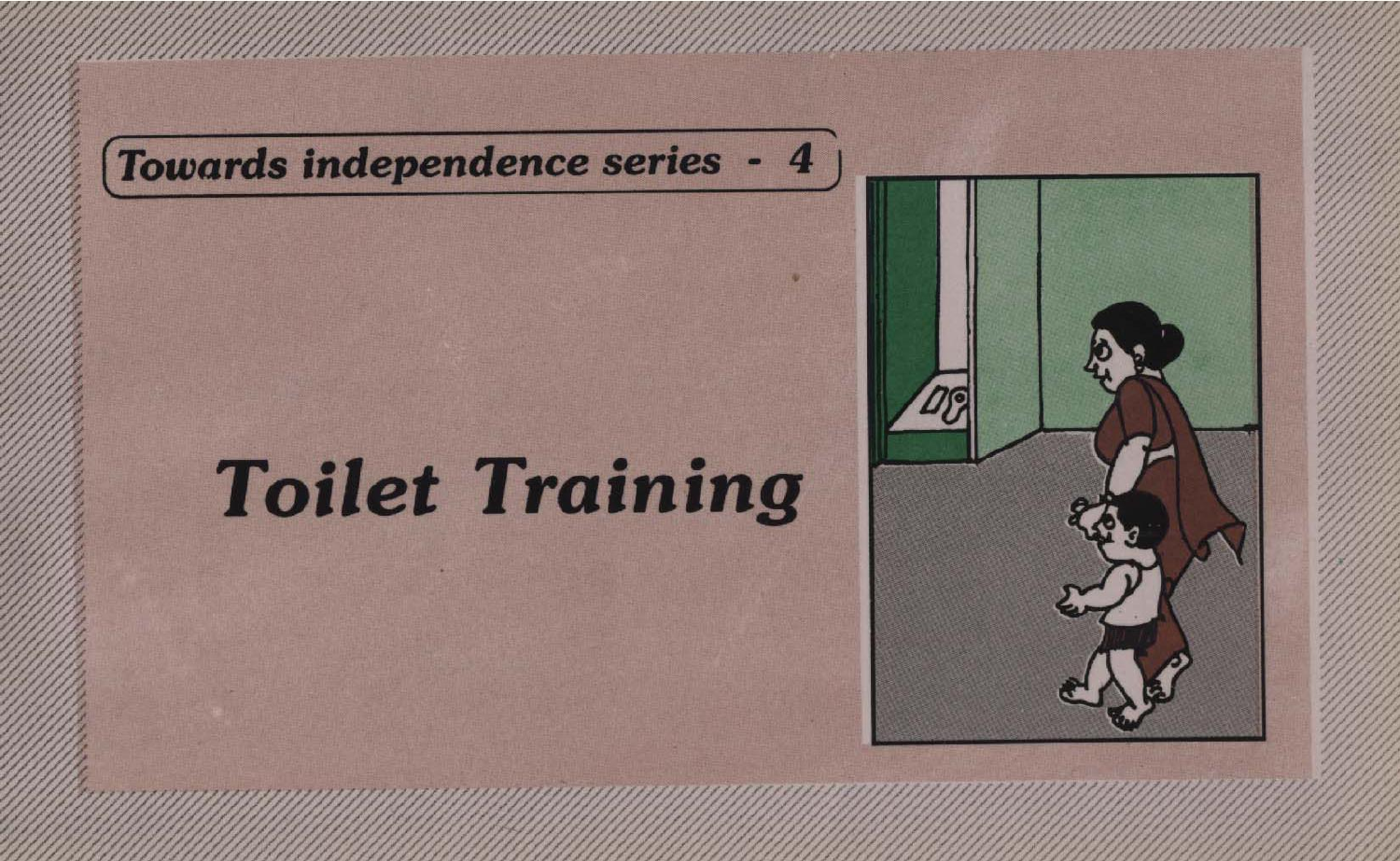# **Toilet Training**

Towards independence series -4

(Funded by UNICEF)

National Institute for the Mentally Handicapped

(Ministry of Welfare, Govt. of India) Manovikas Nagar, Secunderabad 50Q 009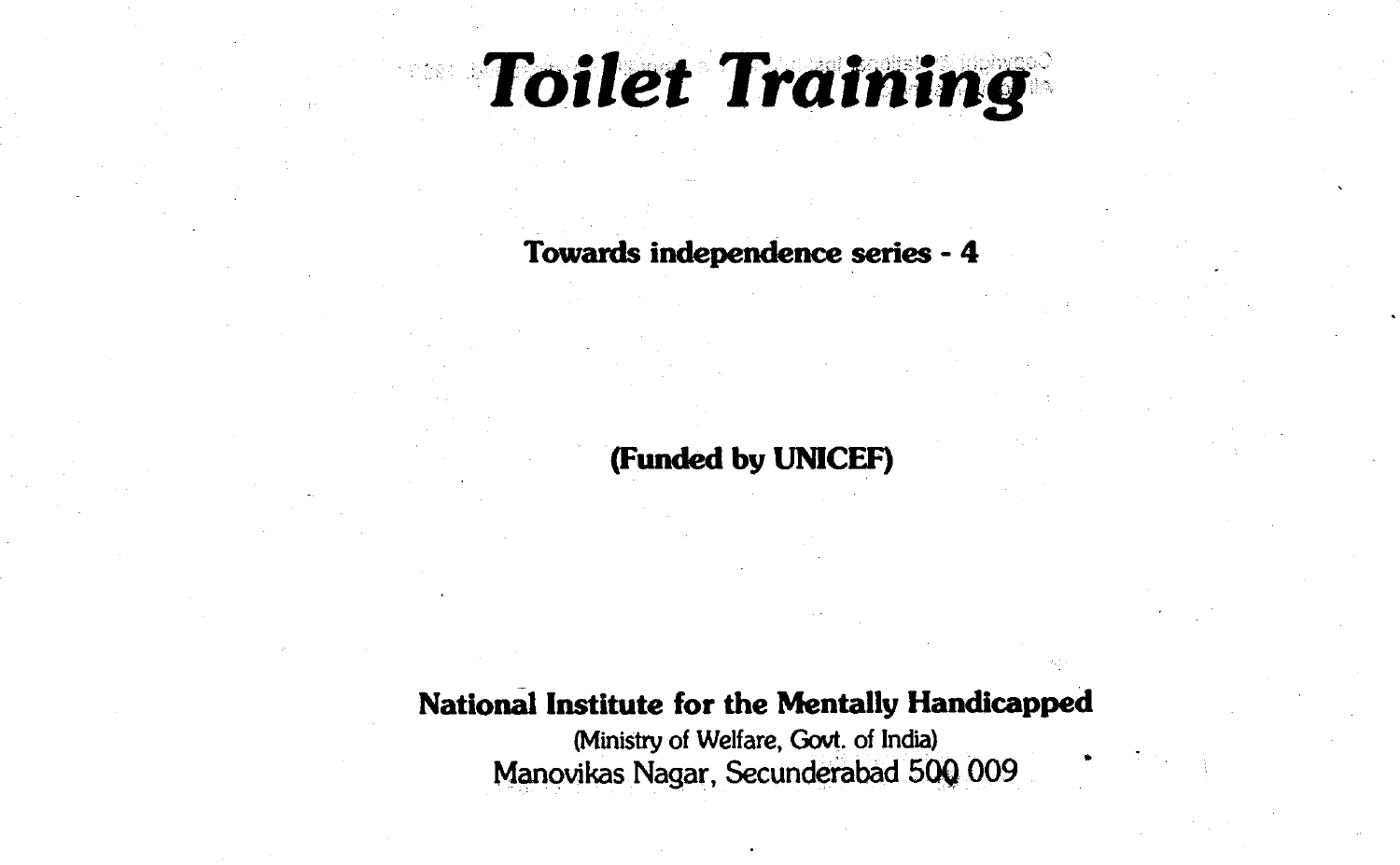Copyright © National **Enstitute** for the Mentally Handicapped, 1990<br>All rights reserved.

• •c•

• j•••



Mist: K. Nageswar Rao Printed by : G A Graphics, Hyd - 4, Ph : 312202 & 226681.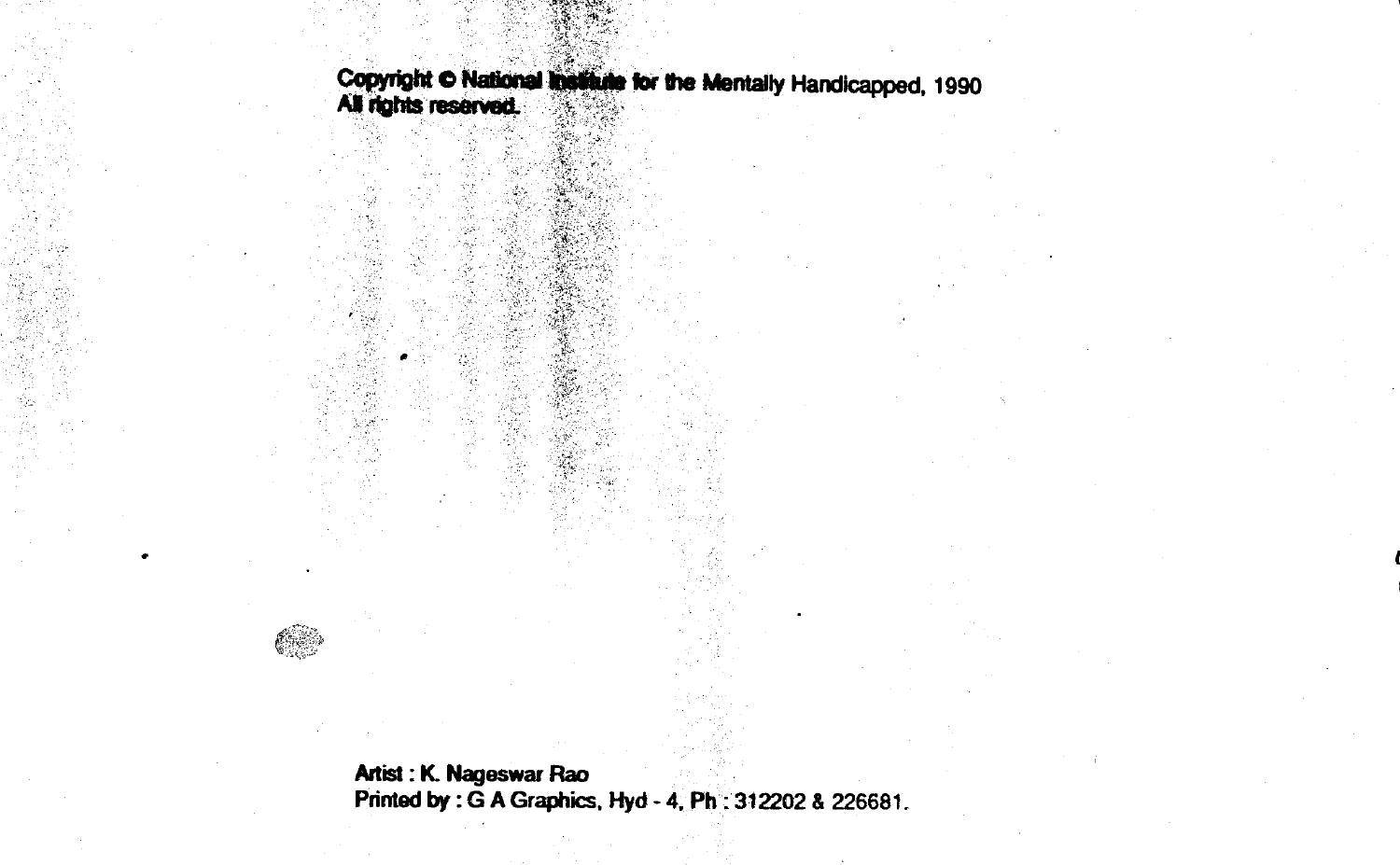# TOILET TRAINING AIMS AT TEACHING THE CHILD TO ....

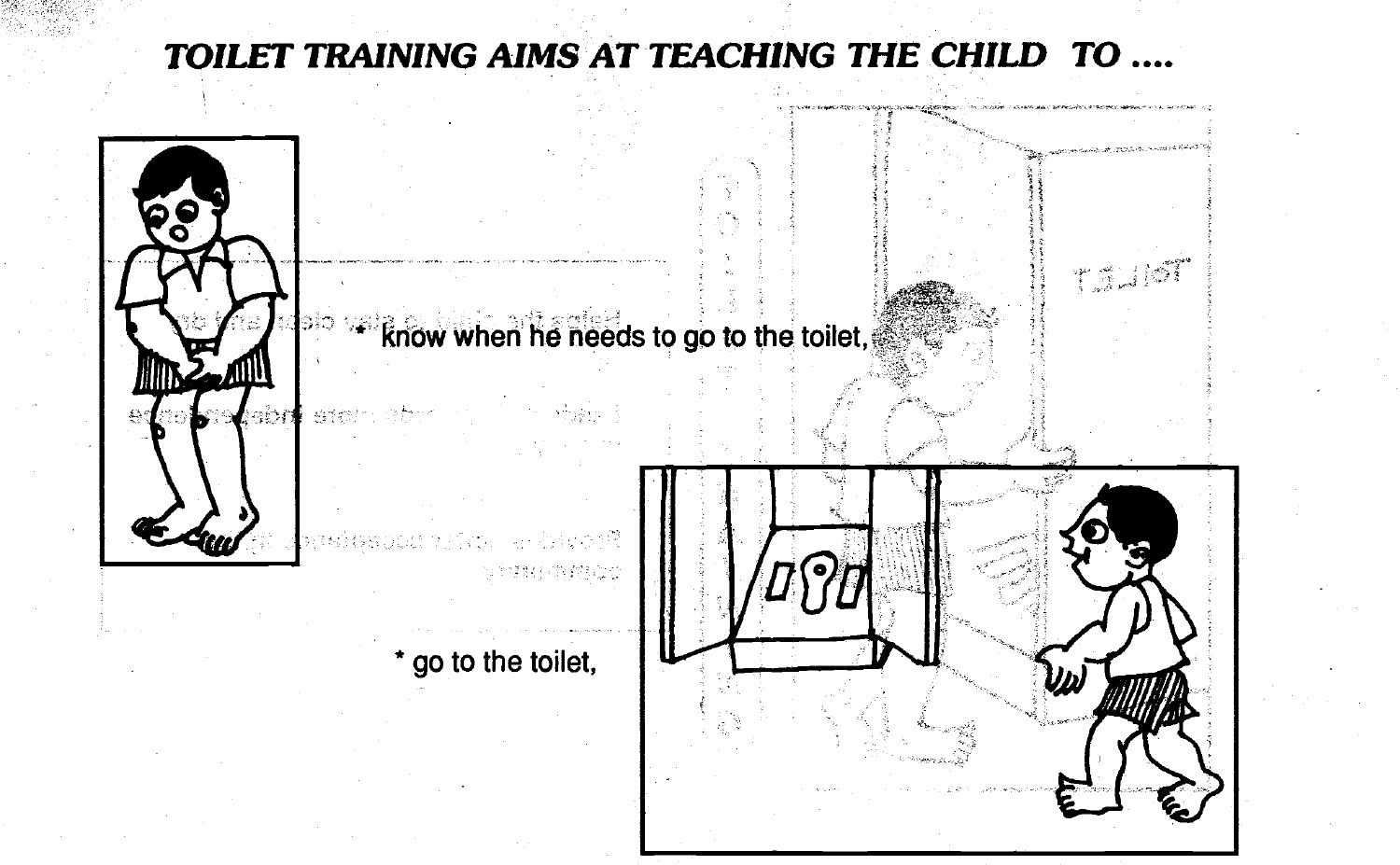

Helps the child to stay clean and dry

Leads him towards more independence In daily living

Provides better acceptance in the community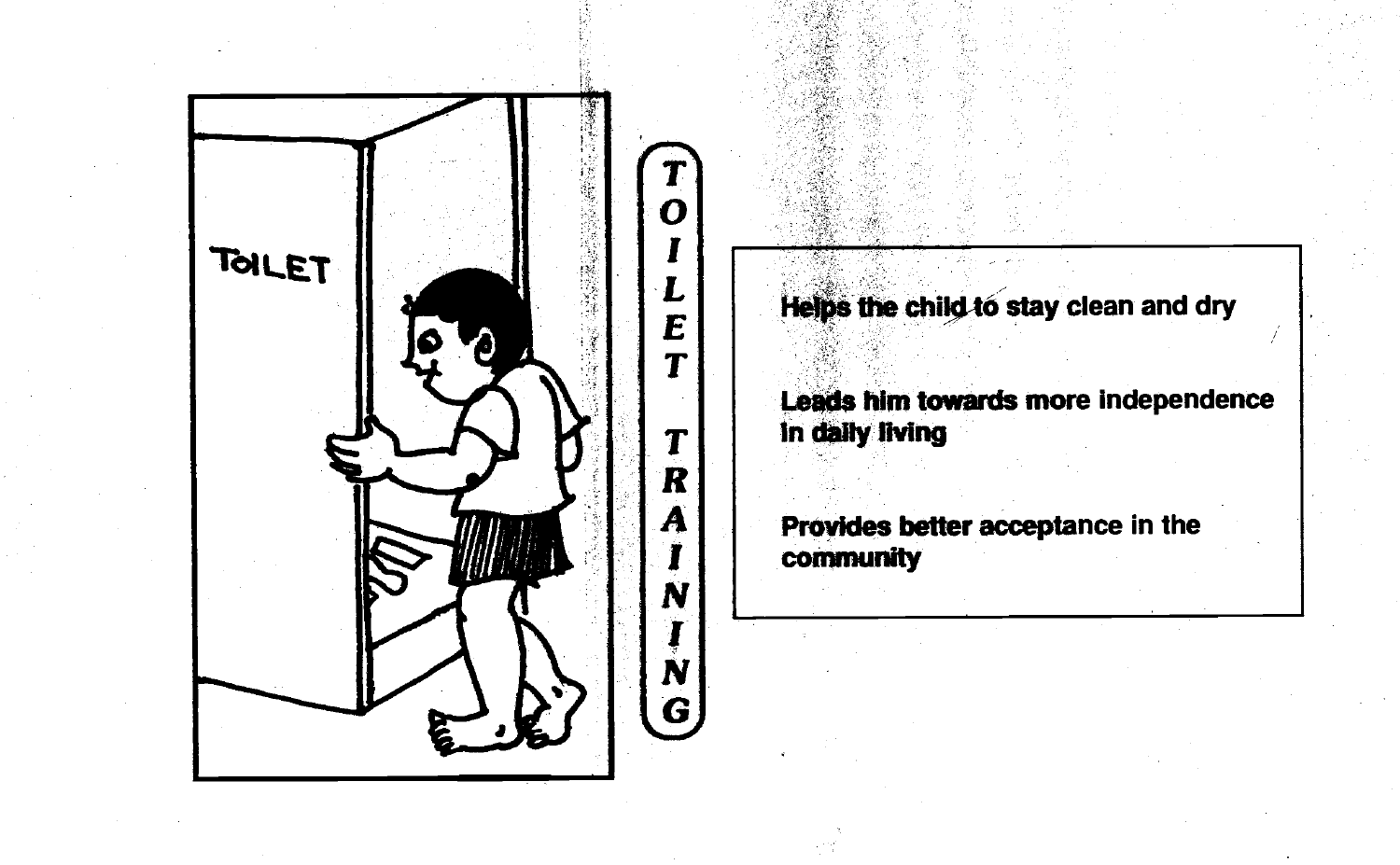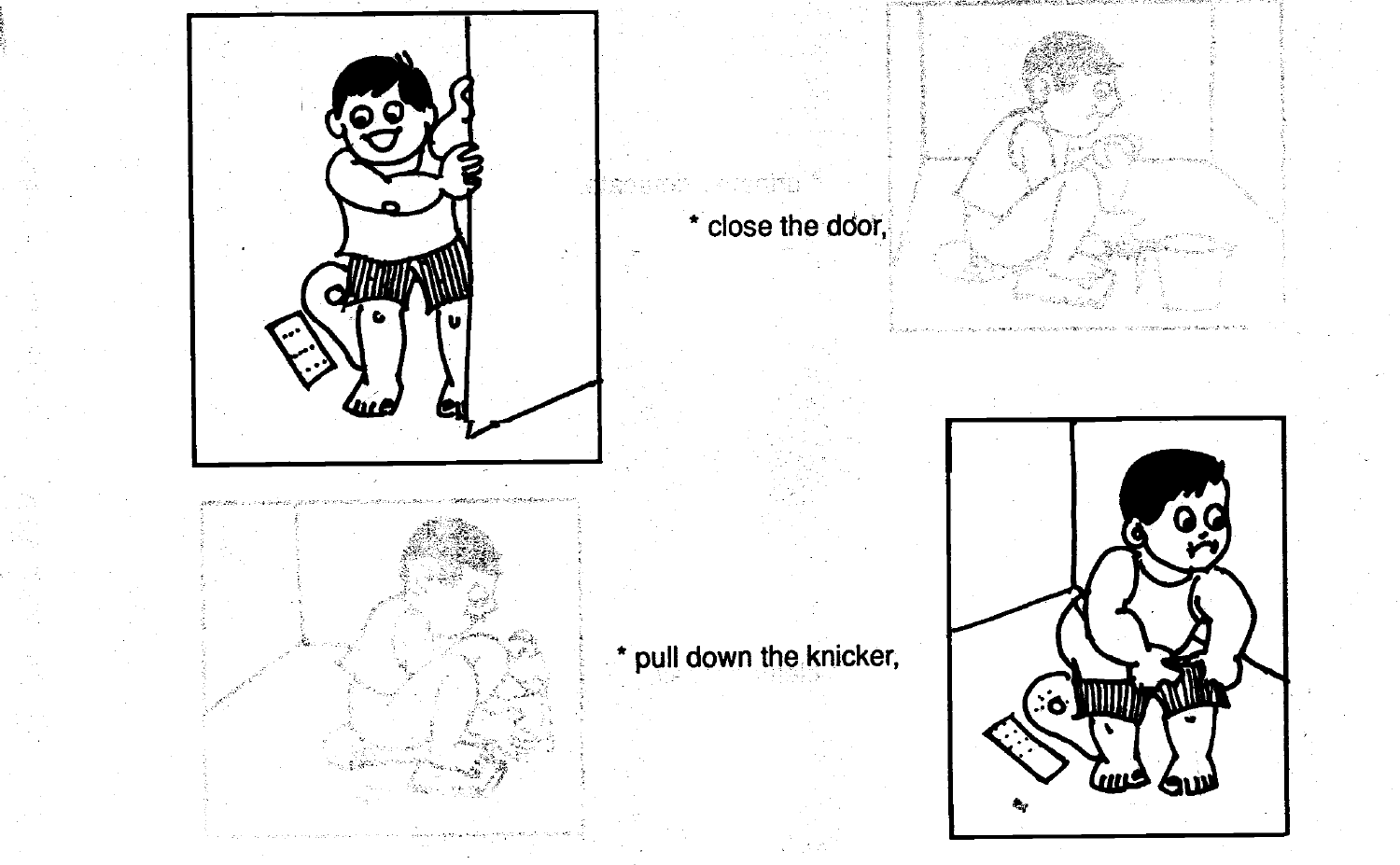

urinate / defecate,

\* clean himself,

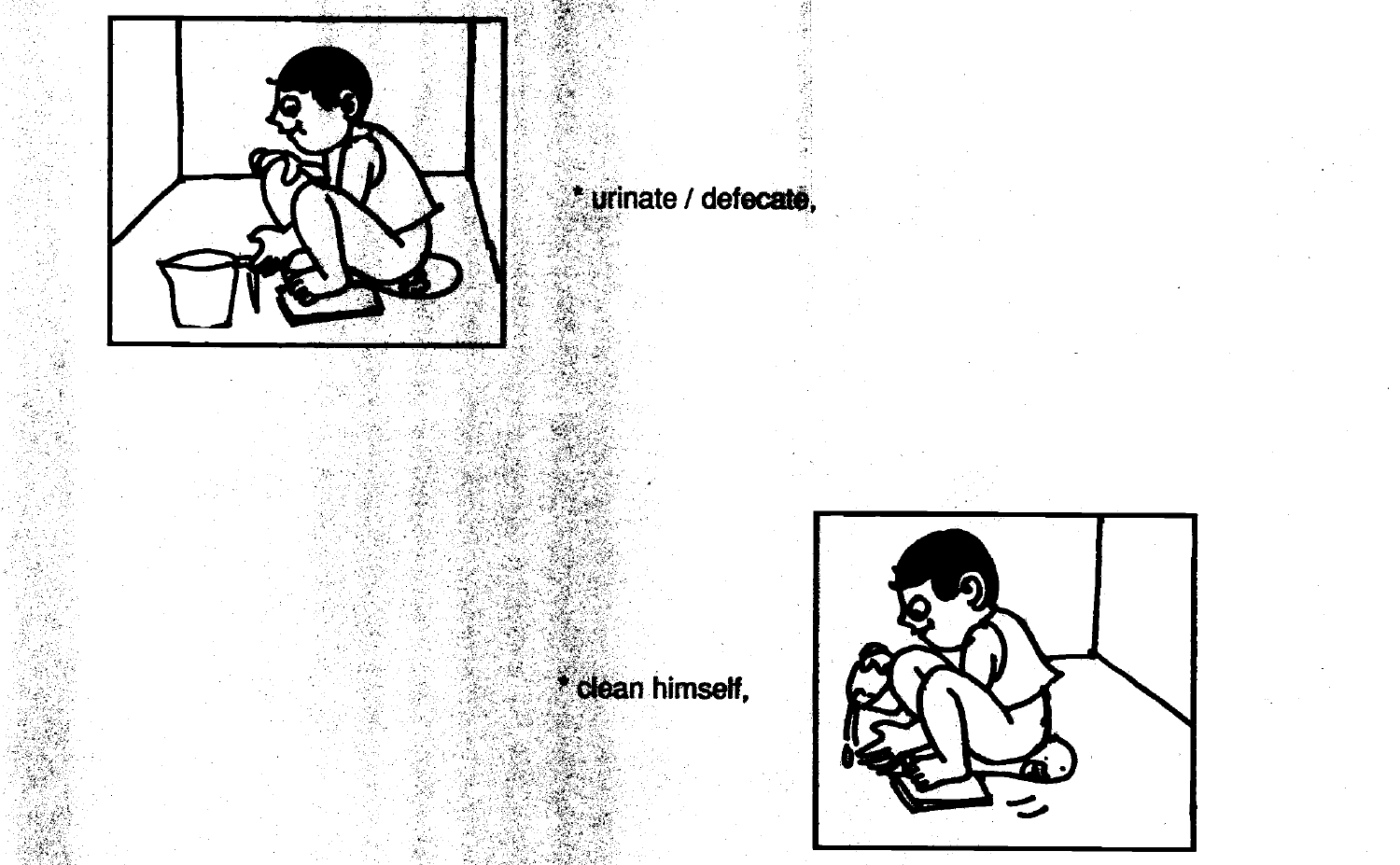

# *f flush / pour water* Gw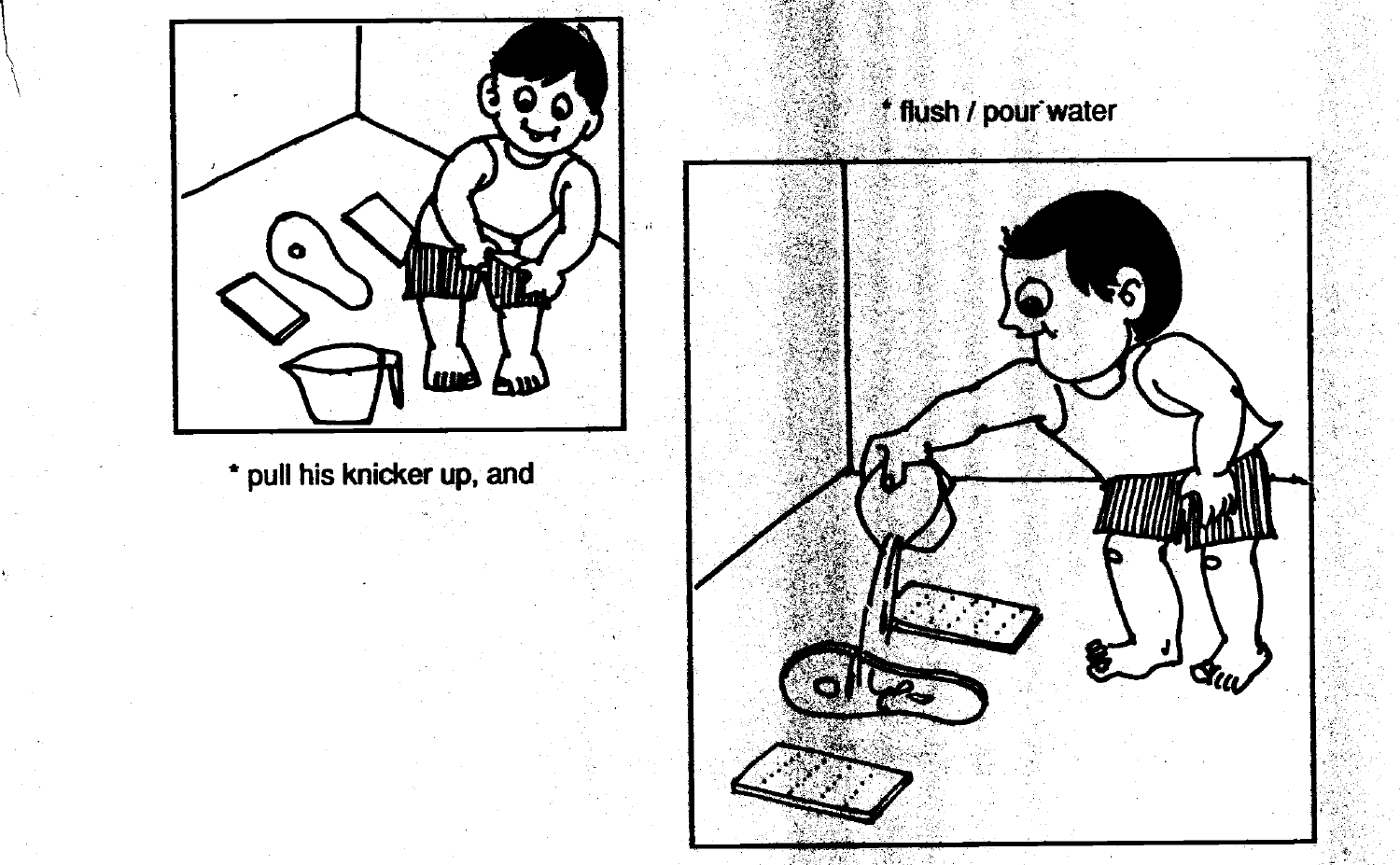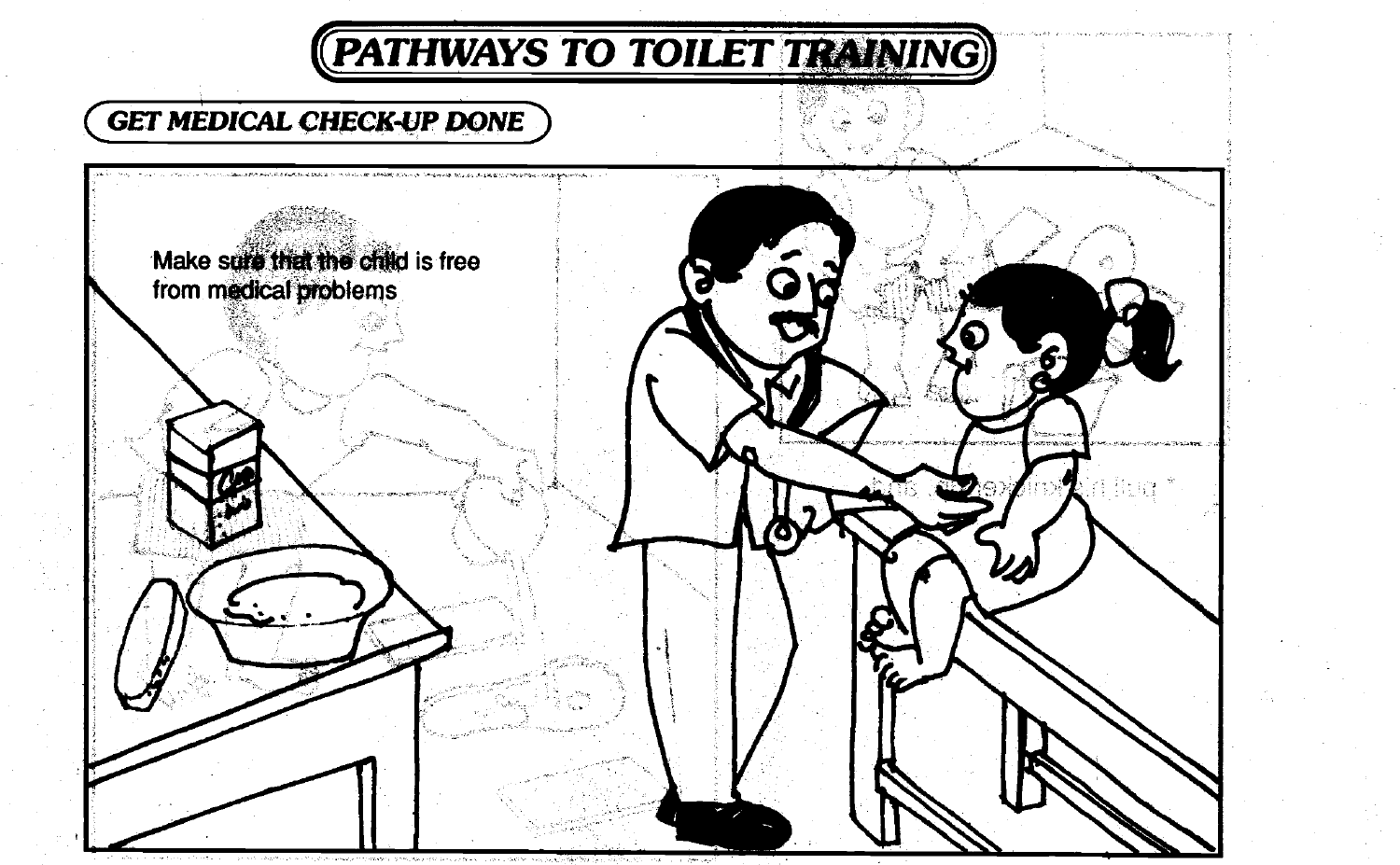**START WHEN THE CHILD IS READY** 

# **Readiness Signs**



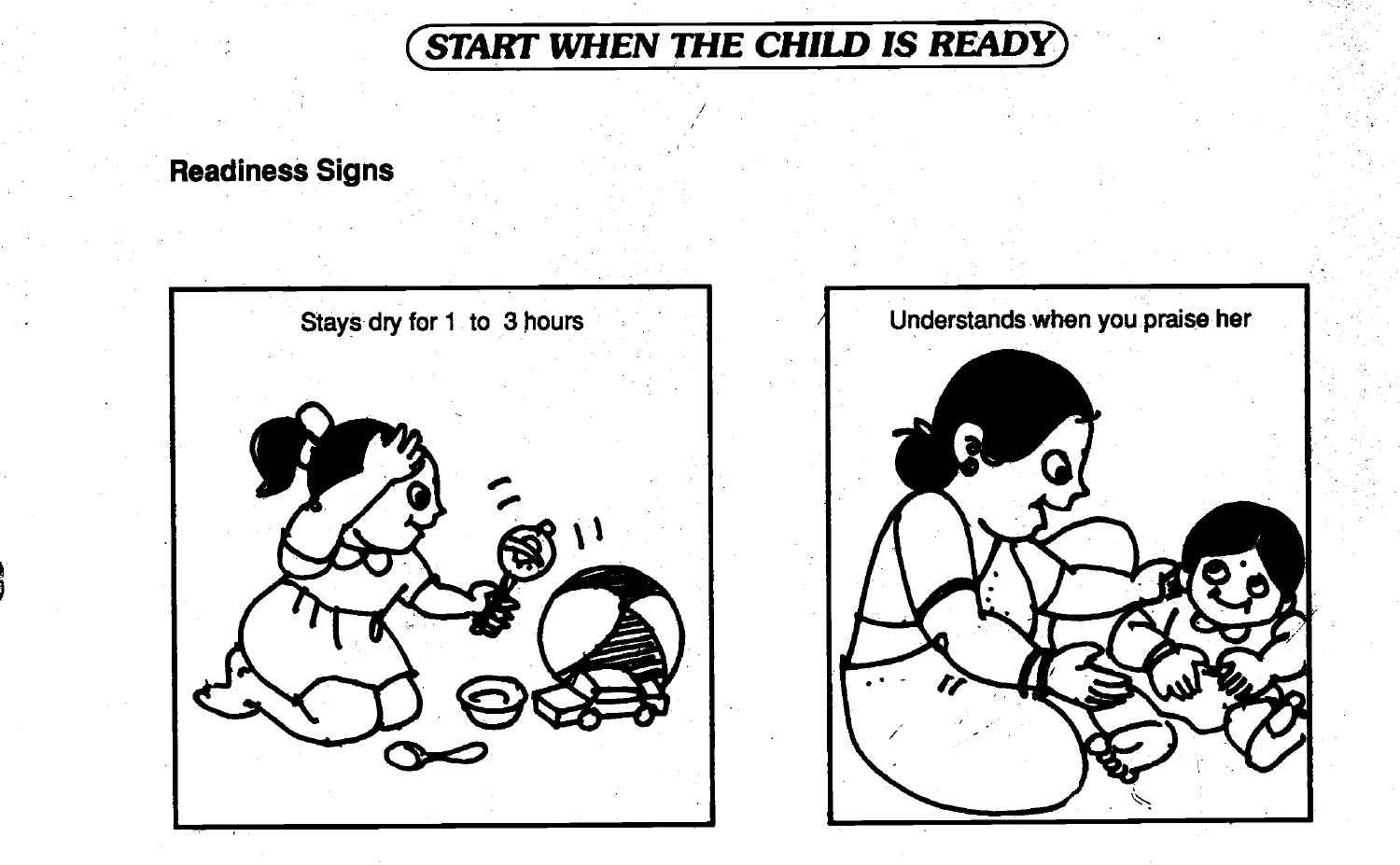

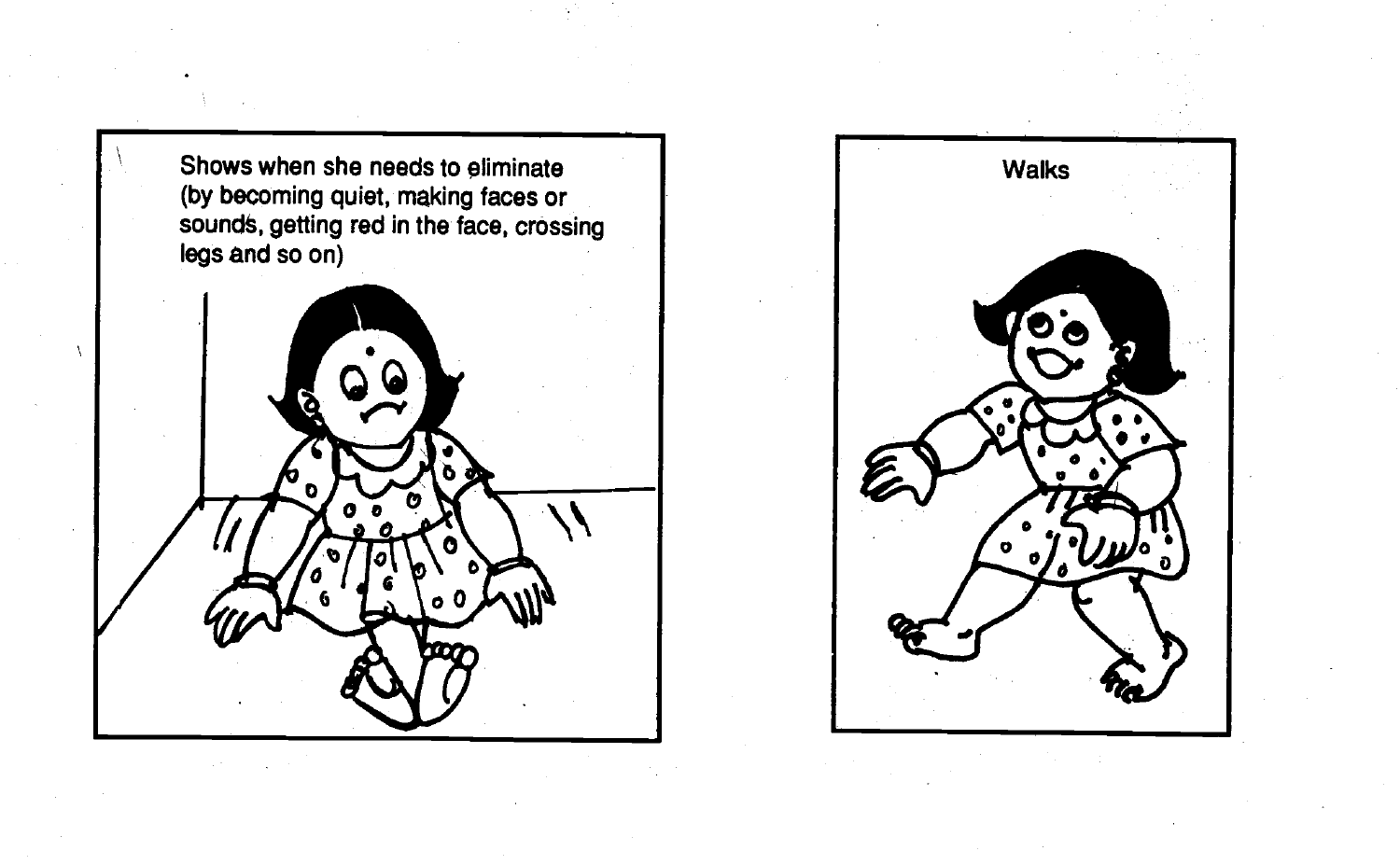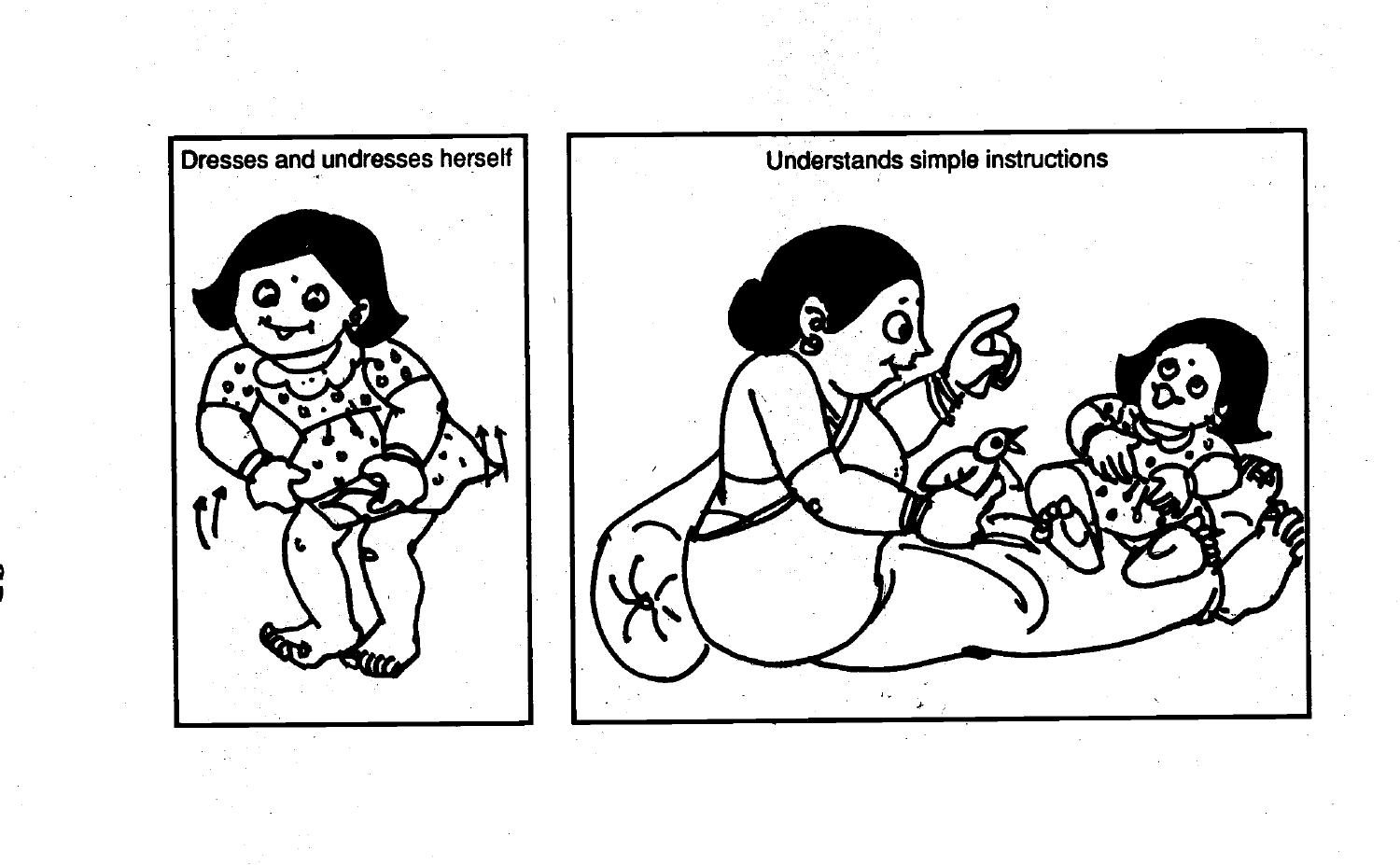# TAKE THE CHILD TO THE TOILET AT TIMES HE IS MOST LIKELY TO USE IT

Start with training for urination.

Follow procedure (A) or (B).

# Procedure A

- Take the child to the toilet
- when he wakes up in the morning.
- before and / or after breakfast.
- mid morning.
- before and after lunch.
- mid afternoon.
- before and / or after dinner.
- before bed.

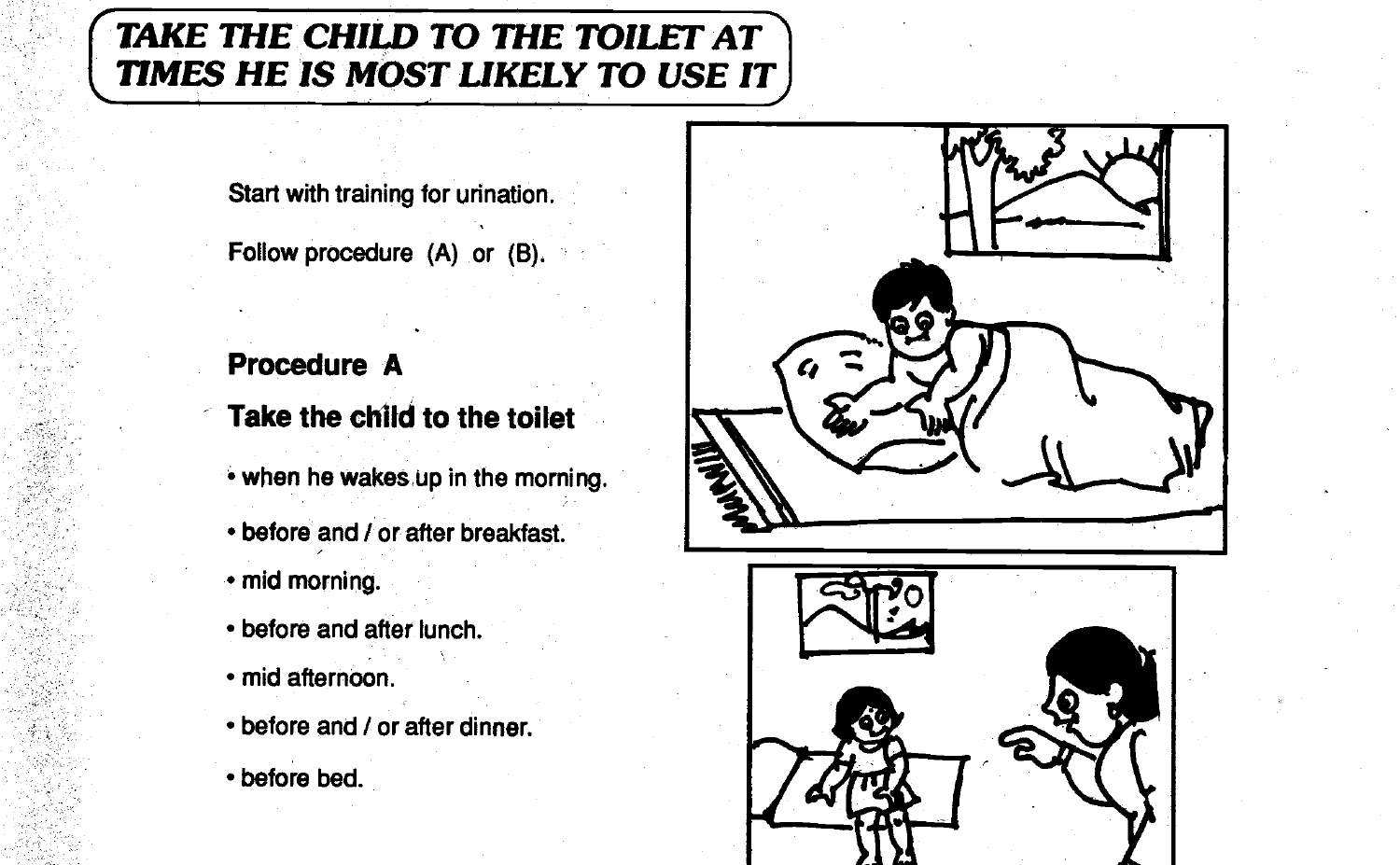### Procedure B

Maintain a toiletting frequency chart (like how you would maintain your milk account !)

| <b>BAME OF THE CHILD: P.S.</b> |                      |                                       |                                    |                              | TOILETTING FREQUENCY CHART (SAMPLE)           |            |                                  |                                     |         |           | DATE: 01-10-00 TO 07-10-00 |
|--------------------------------|----------------------|---------------------------------------|------------------------------------|------------------------------|-----------------------------------------------|------------|----------------------------------|-------------------------------------|---------|-----------|----------------------------|
| <b>DAY</b>                     | TIME AND ACTIVITY    |                                       |                                    |                              |                                               |            |                                  |                                     |         |           | <b>REMARKS</b>             |
| AV.<br><b>BUNDAY</b>           | $G_0$ Webs<br>ing up |                                       | Nu<br>break-<br>fant !             |                              | <b>Company</b><br>ing up<br>á.                |            |                                  | <b>Before</b><br>وطمو<br><b>SIM</b> |         |           |                            |
|                                | 7.35<br>s            | 840<br>◢                              | 9.55<br>-                          | 11.05                        | 誋<br>J                                        | 5.35<br>◢  | 7.40                             | 9.35 *<br>◢                         |         |           |                            |
| <b>MONDAY</b>                  |                      |                                       | <b>Aller</b><br>knok               | ≖<br>100                     | Albert<br>alk                                 |            | <b>Belone</b><br>geind<br>to bee | $\sim$ 2.                           |         |           | $\sim$                     |
|                                | 7.00<br>s            | 9.45<br>s                             | 12.05<br>,,                        | 3.55<br>z                    | 6.05<br>◢                                     | 4.30<br>11 | 10.05<br>◢                       |                                     |         |           |                            |
| ÷<br><b>TURBOAY</b>            | On Walk-<br>ing up   | <b>Before</b><br>break-<br><b>but</b> |                                    |                              | <b>During</b>                                 |            |                                  | Belore<br>gaing<br>in boil          |         |           |                            |
|                                | 7.15<br>s            | 0.25<br>,,                            | 11.30                              | 12.35                        | 26<br>w                                       | 5.30<br>,  | 7.35                             | 9.45<br>s                           |         |           |                            |
| WEDNESDAY                      | On Walk-<br>ing up   |                                       |                                    | <b>Before</b><br><b>Amon</b> | On wat-<br>ing to<br>بيزاء<br>$\frac{1}{400}$ |            |                                  |                                     |         |           |                            |
|                                | 6.00<br>◢            | 10.05<br>,,                           | 12.00                              | 1.45                         |                                               | 4.30<br>◢  | 8.45<br>◢                        |                                     |         |           |                            |
| <b>THURBOAY</b>                |                      |                                       | Akur<br><b>book</b><br><b>Sent</b> |                              |                                               |            |                                  |                                     |         |           | Paint                      |
|                                | 7.10                 | 8.45<br>◢                             | 9.80<br>,,                         | 10.45                        | 11.40<br>s                                    | 12.55<br>, | 3.00<br>◢                        | 5.20<br>ı                           | 7.25    | 0.00<br>, | tw                         |
| PROAT                          | Cn Walk-<br>ing to   |                                       |                                    |                              |                                               |            |                                  |                                     |         |           |                            |
|                                | 7.00<br>◢            | 9.40<br>11                            | 11.40                              | 1.10<br>J                    | 3.15<br>◢                                     | 4.45<br>◢  | 6.50                             | 8.45<br>s                           | ×<br>z. |           |                            |
| <b>BATUROAY</b>                | On Wat-<br>ing up    |                                       |                                    | $\overline{M}$<br>hmah       | Co wai-<br><b>Ing up</b><br>يرقد              |            |                                  |                                     |         |           |                            |
|                                | 6.55<br>◢            | 6.10                                  | 10.00<br>,,                        | 12.20                        | $\frac{1}{200}$                               | 5.00       | 7.55<br>,                        | 9.15                                |         |           |                            |

### A sample of the chart is given :

Data from the chart will give you an idea of the frequency, time, and the activity before / after which the child generally eliminates.

### Determine optimal periods for training

The first column on the chart shows that the child is most likely to urinate after waking up in the morning.

Approximate range of period for defecation can be determined by observing data on the horizontal side of the chart.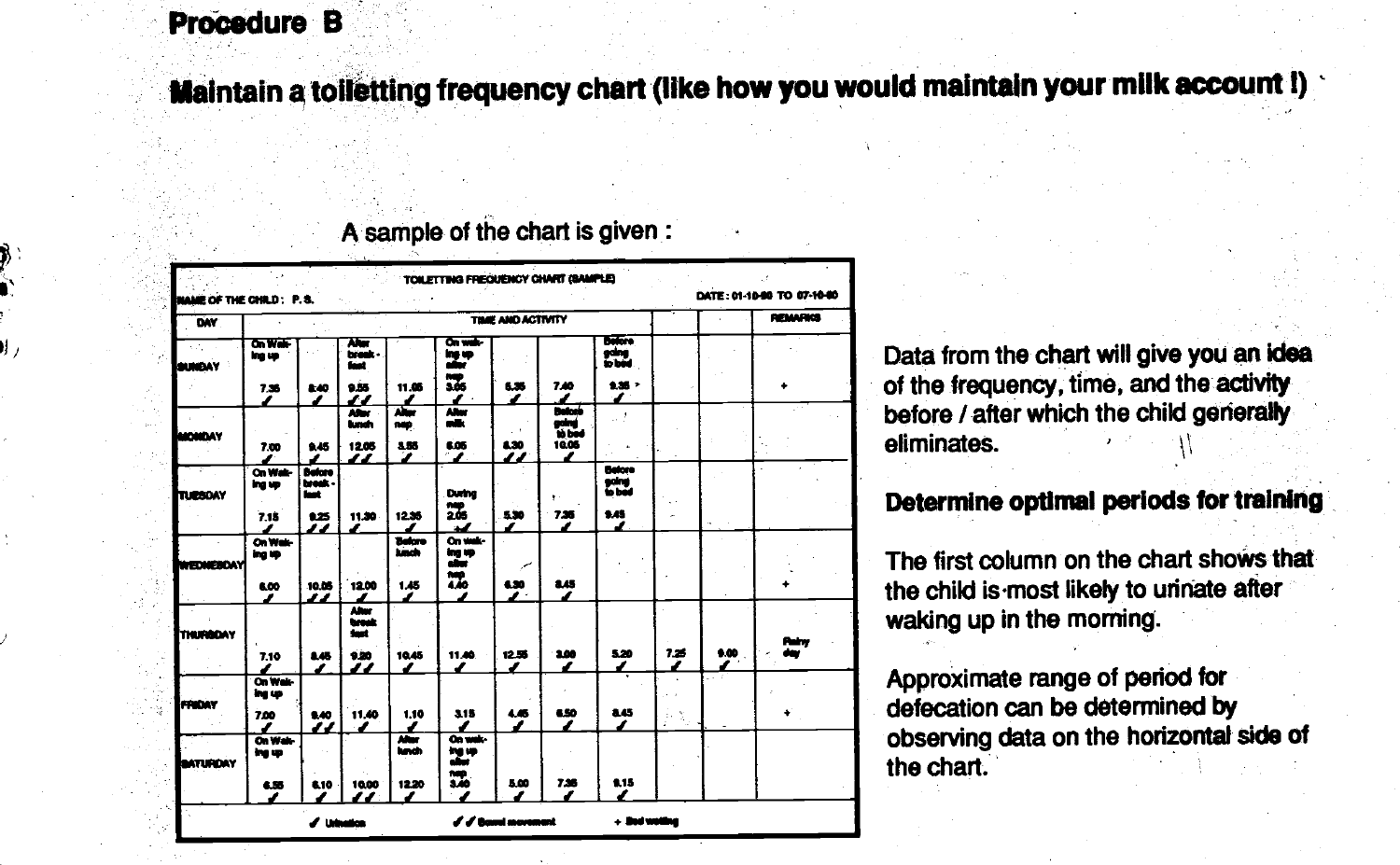**Suggestion: Hang the chart close** to the toilet, attaching a pencil tied to a thread, so that you remember to note each time the child eliminates.

ħ.



Study the chart closely for one week to observe similar patterns of toiletting behaviour in your child.

Caution : The child should be free from diarrhoea during the week of study.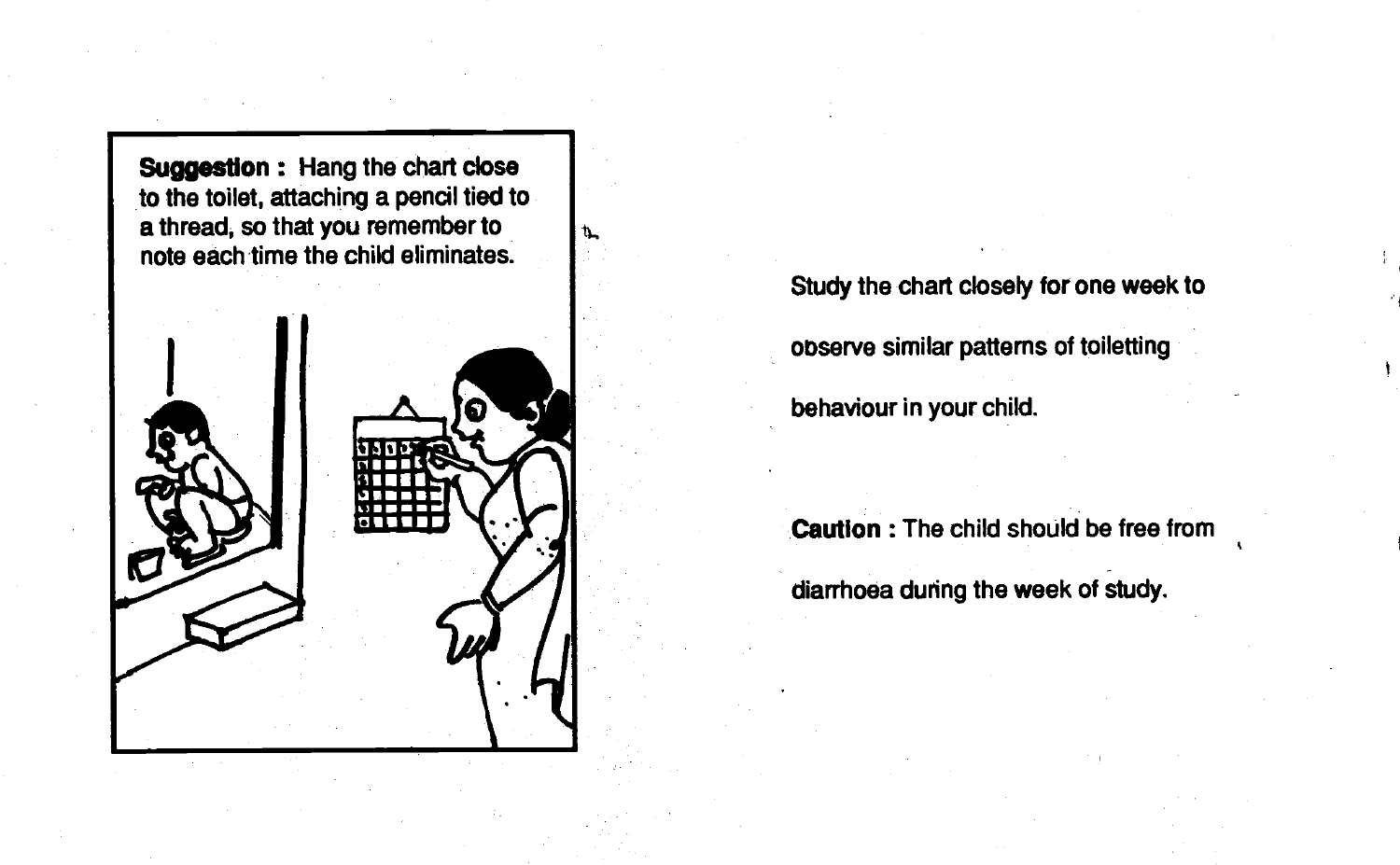Take the child to the toilet, a few minutes before the anticipated time.

Continue taking him till he learns to associate the need with the place.

Note: If he does not use the toilet in five minutes, do not force him. Probably he does not have the need !



# ApprecIate the child for his cooperation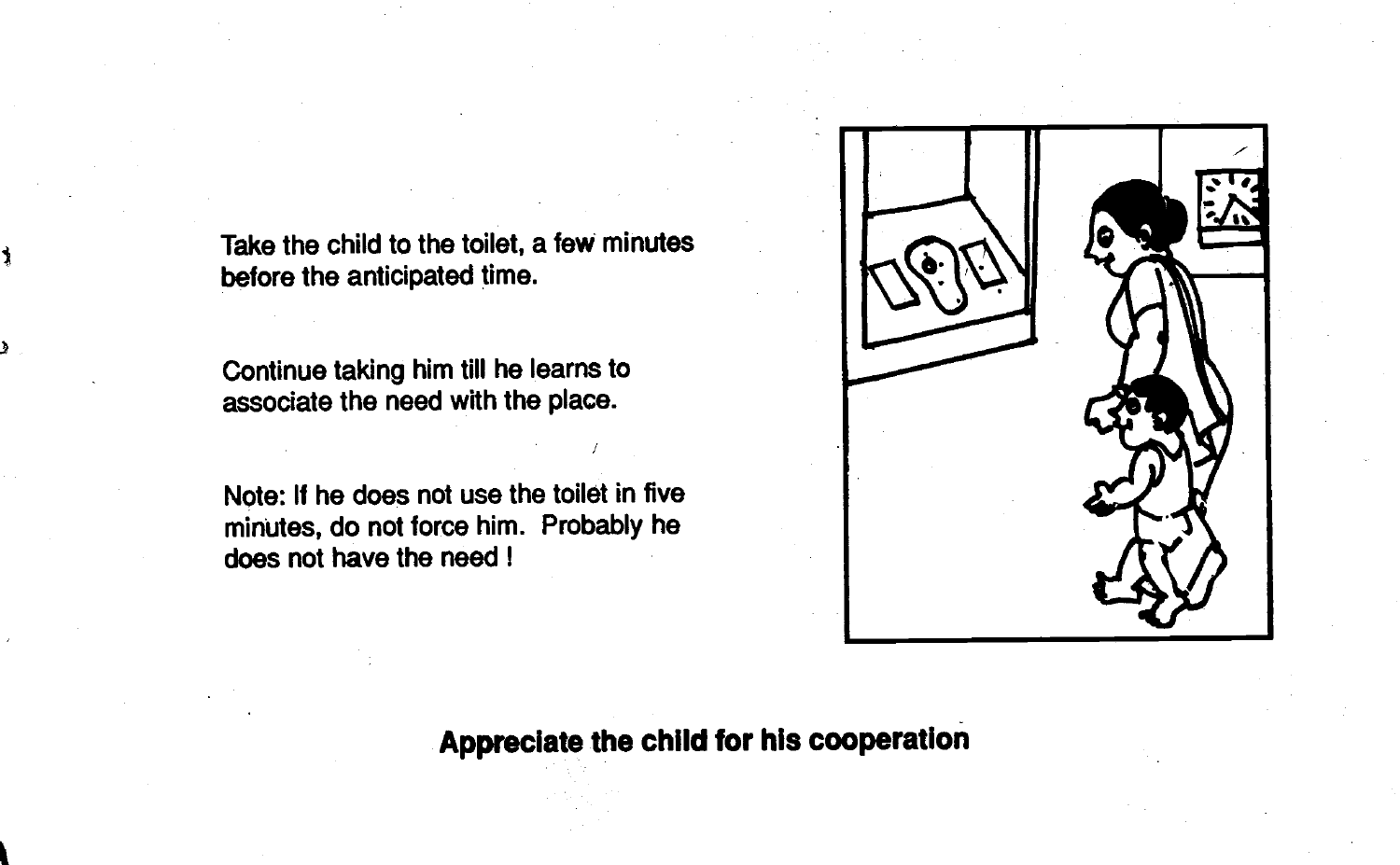# **A FINDING!**

It has been the experience of many parents that by virtue of maintaining the chart, they tend to get a clue as to WHEN the child would need to use the toilet. Therefore they successfully train the child by taking him to the toilet at the • right time.

> Remember: CONSISTENCY in maintaining the chart for one week is absolutely essential for successful TOILET TRAINING.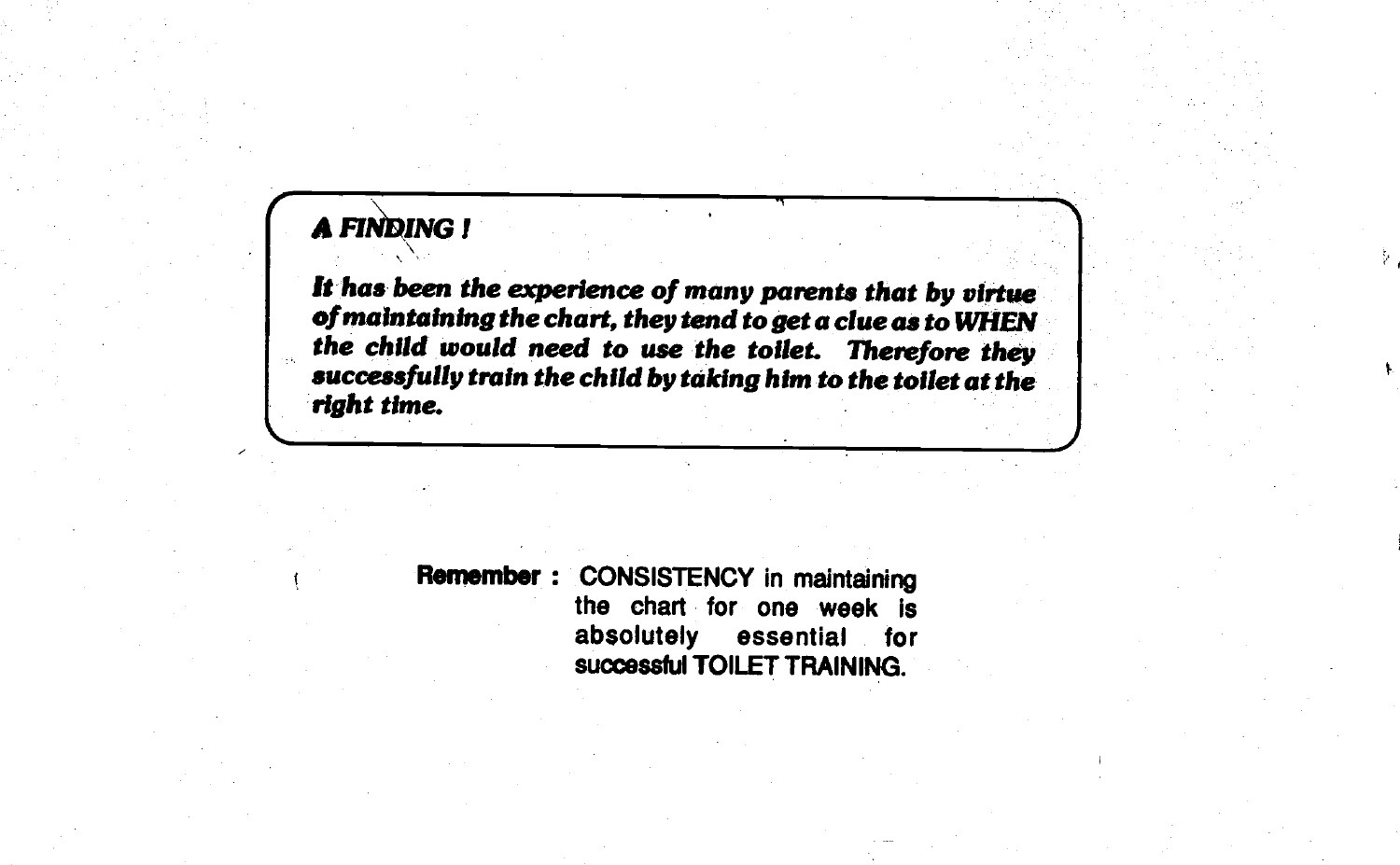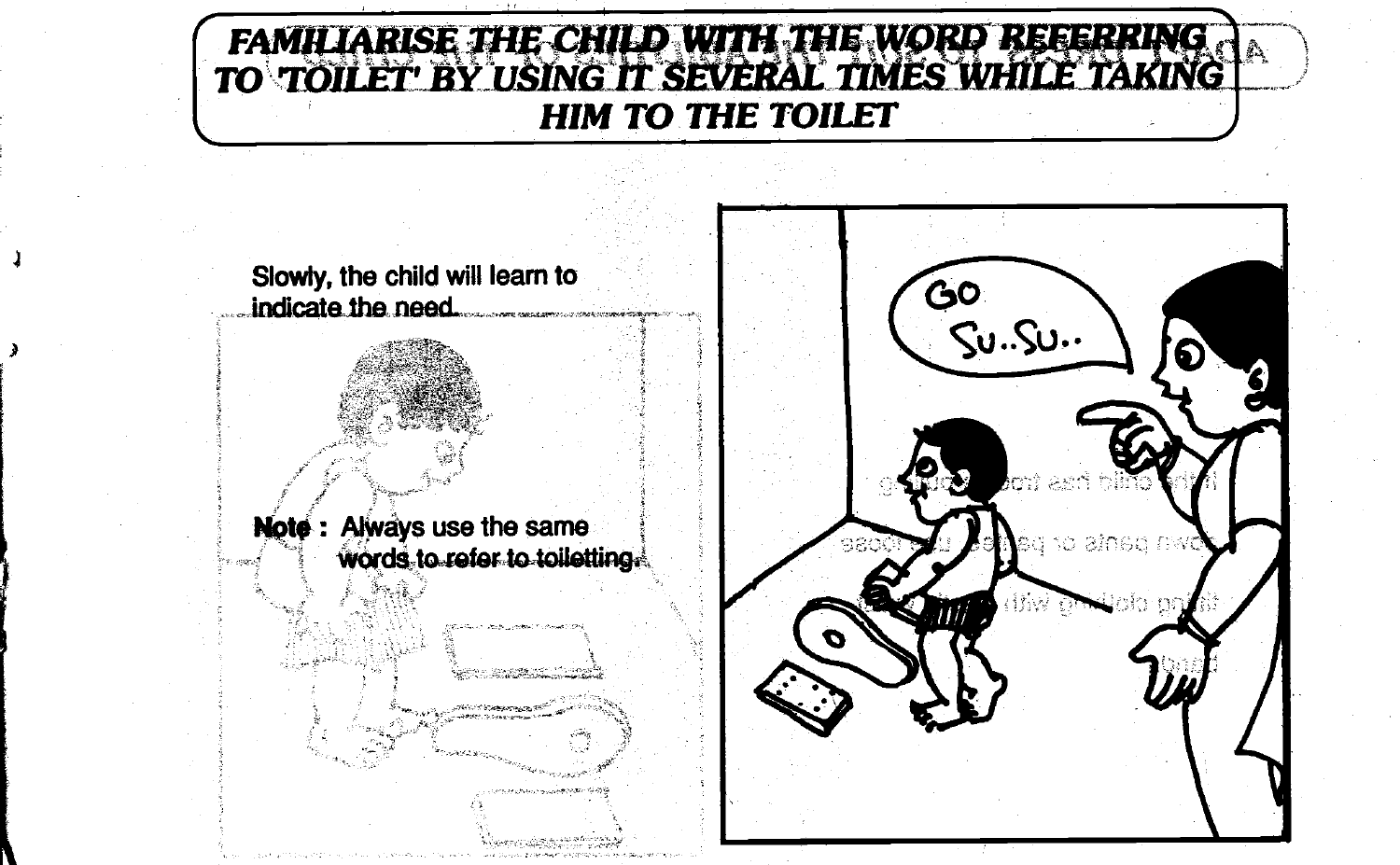ADAPT 'DRESS' TO SUIT THE ABILITIES OF THE CHILD

an salah dalam kalendar yang disebut dalam kalendar dan dan sebagai secara secara dan selasa dan secara secara

If the child has trouble pulling

down pants or pantee, use loose fitting clothing with elastic waist

bands.



せいきょう じゅうしん あてく きょうさんかい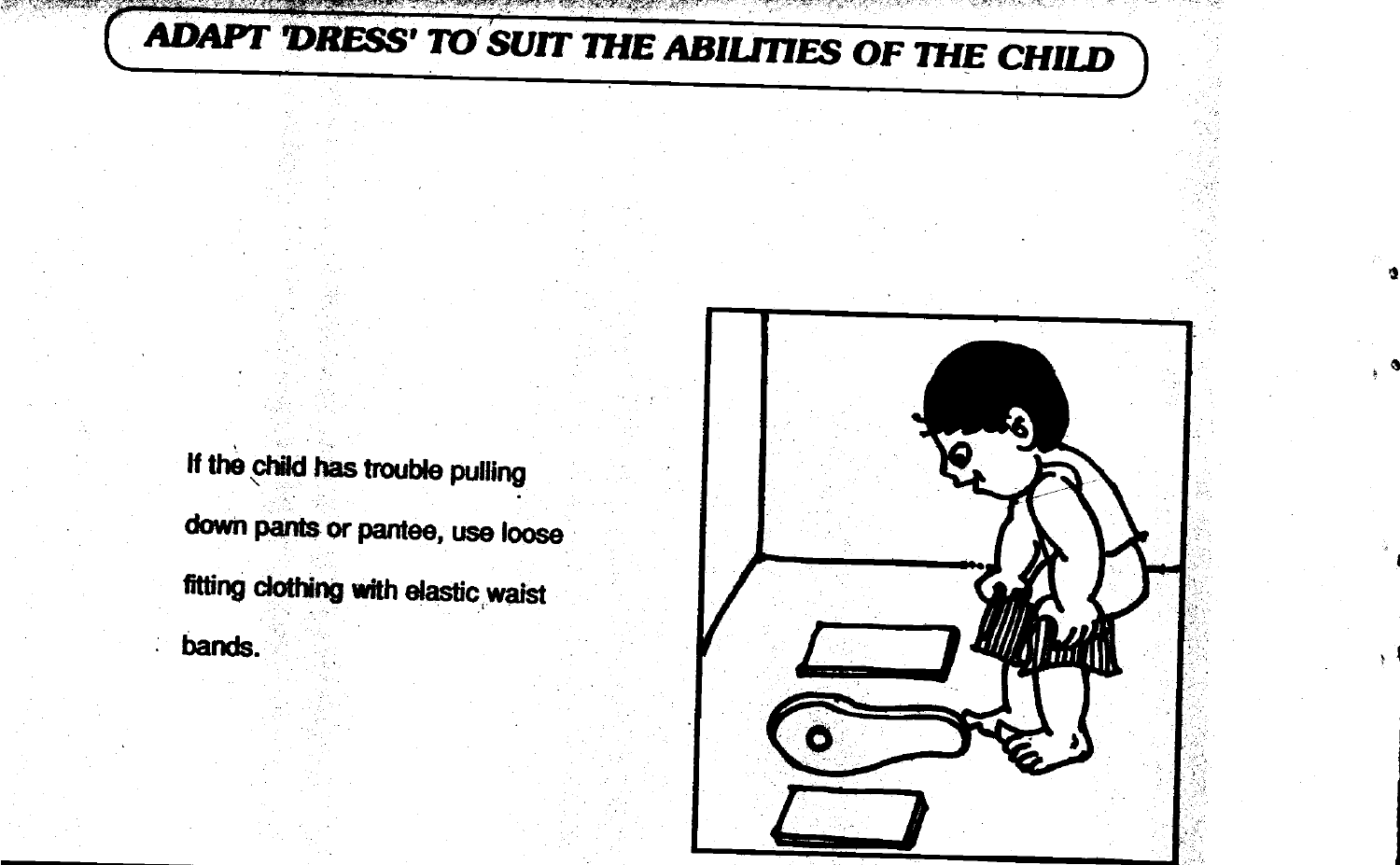# BEGIN NIGHT TIME TRAINING AFTER THE CHILD IS TOILET TRAINED DURING DAY

- Let him drink any liquid, if needed, an hour before bed time.
- Take him to toilet just before he goes to bed.
- Note down approximately around what time he wets bed. Keep an alarm to ring every night around that time and take him to the toilet. If this is consistently done for 1 week to 10 days, the child is sure to wake you up to go to toilet when he has the need, even without alarm.



Don't forget to praise him in the morning if the bed is dry.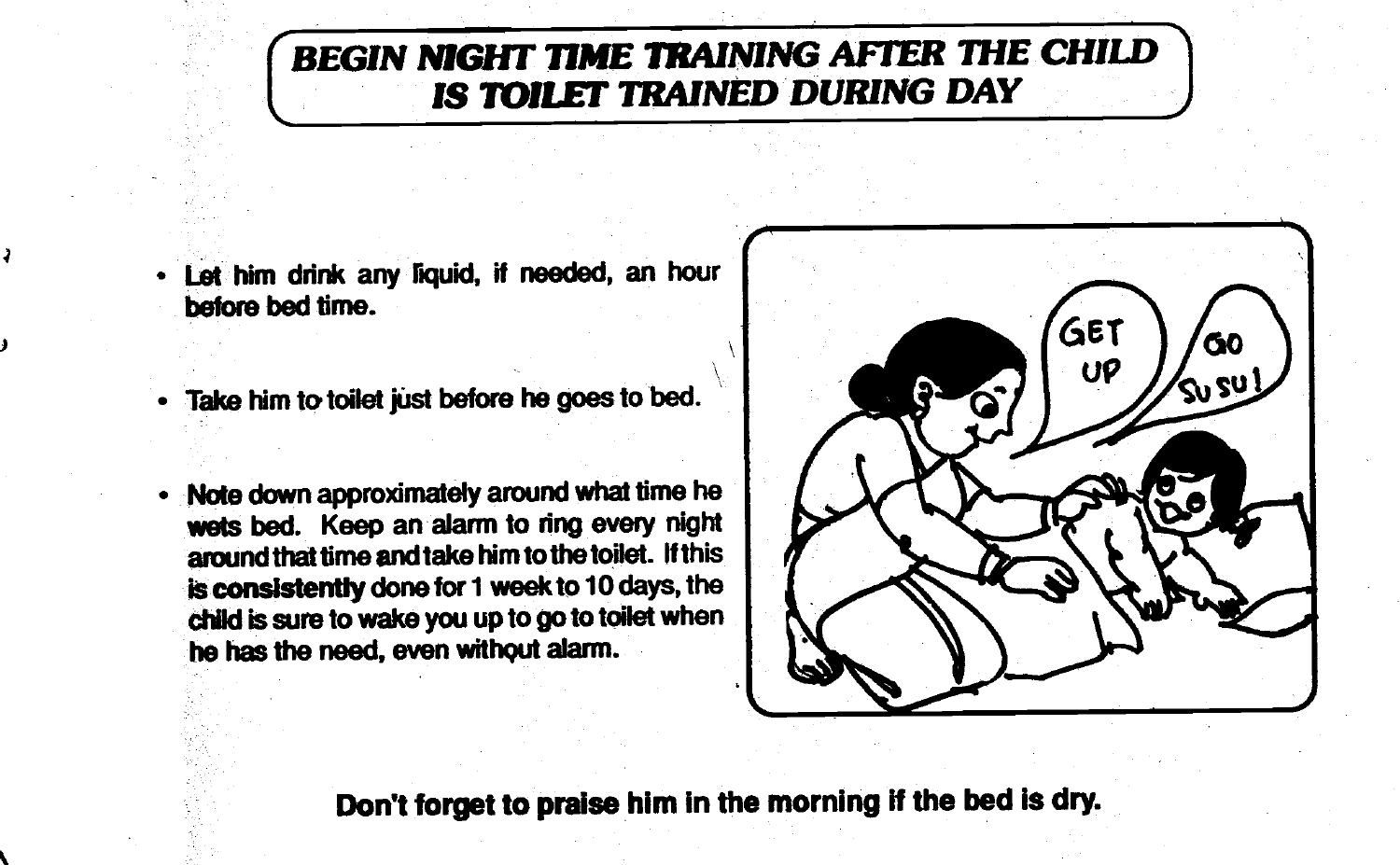

**H. Give only** verbal directions s domslerveniy of esse al blirfo n adhean eri

**Cartaina bact through** 

ikter min såld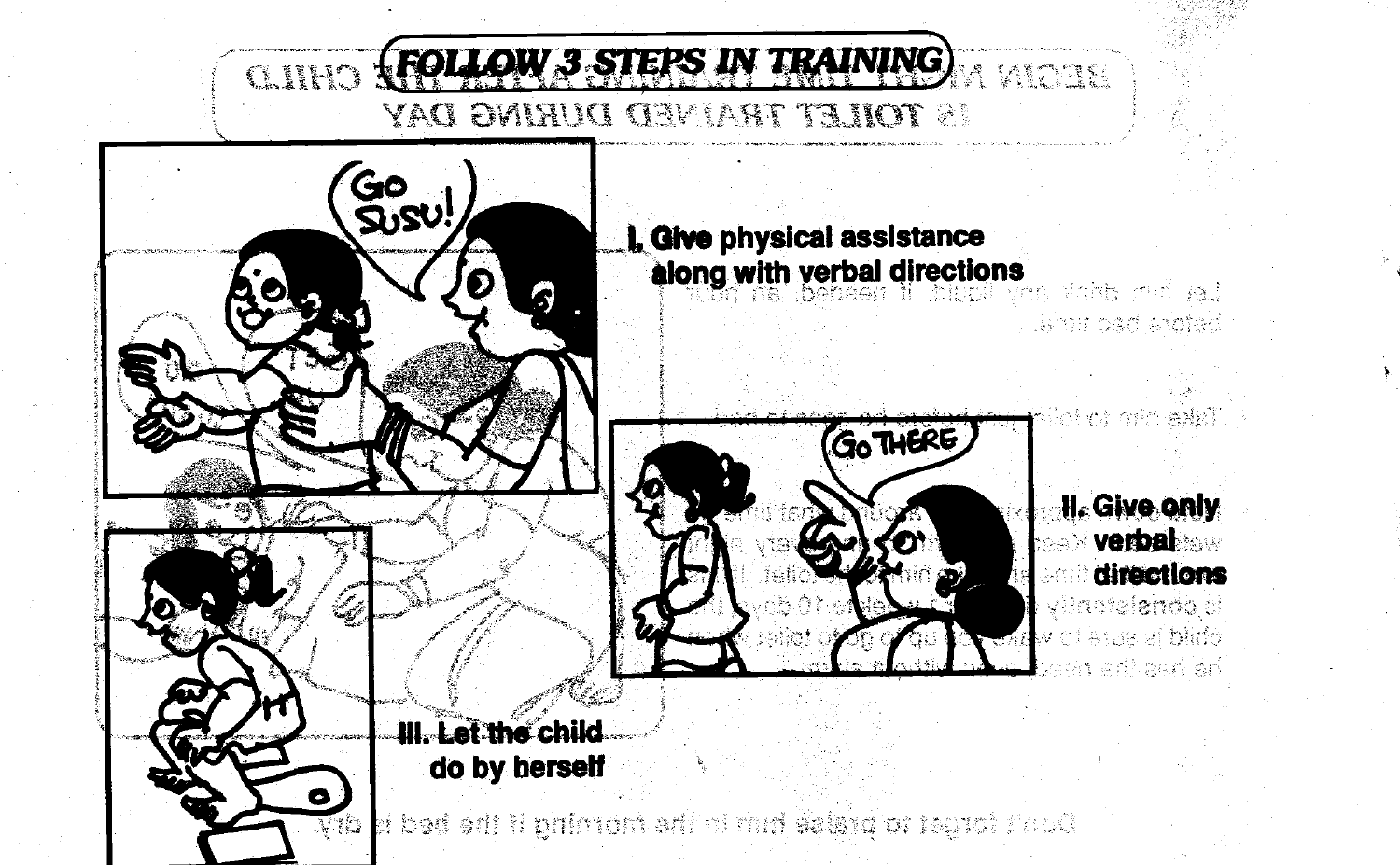# REWARD AND PRAISE EVERY SUCCESSFUL ATTEMPT

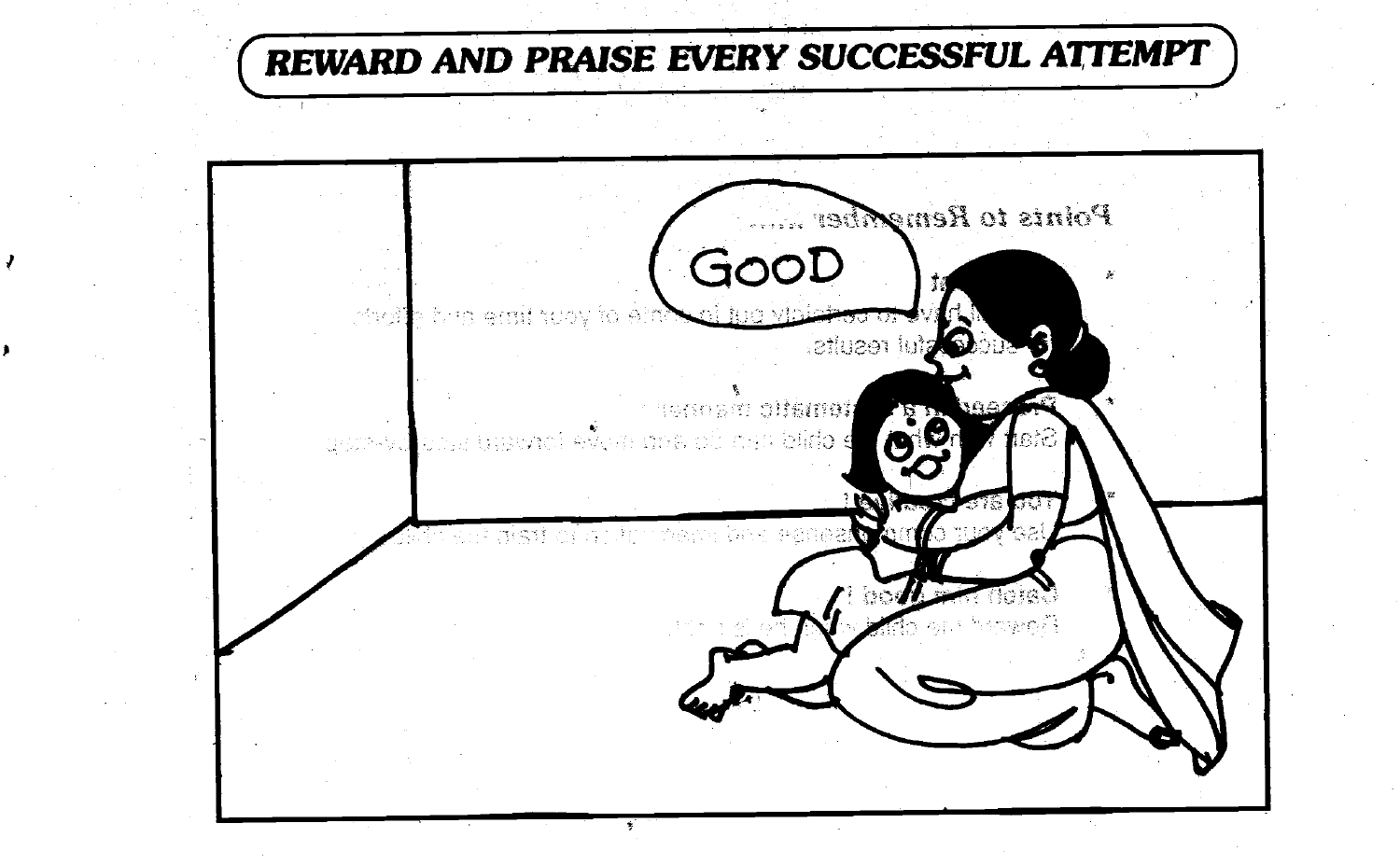# Points to Remember .

# a the patient!<br>The patient! The patient!

You will have to certainly put in some of your time and efforts, for successful resutts.

Proceed in a systematic manner! Start with what the child can do and move forward step-by-step.

### You are creative !

Use your commonsense and imagination to train the child.

**Catch him good!** I Reward the child when he is right.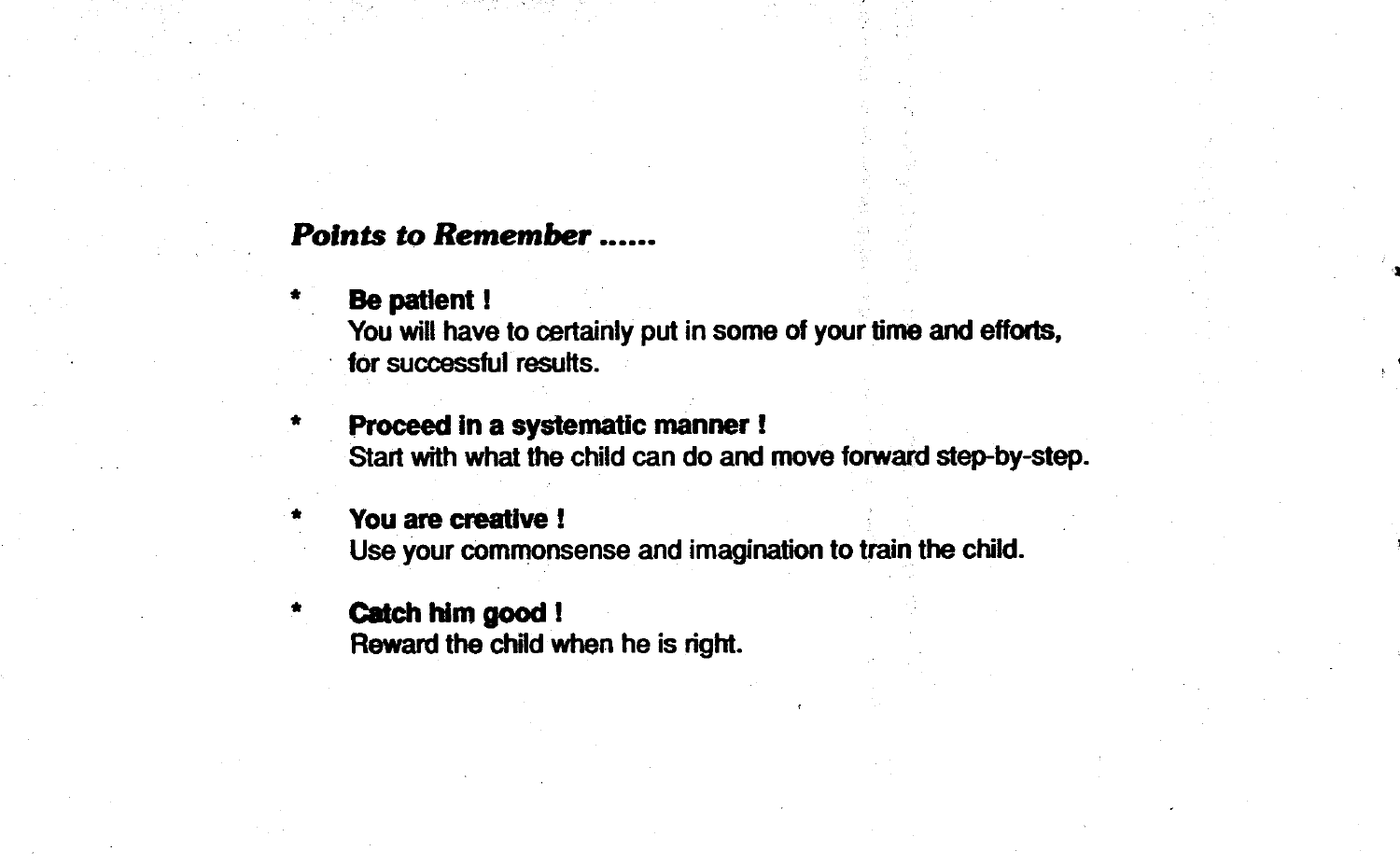# **Contributors**

M.S. (So. Ed) Ph. D., D.S. Ed. Project Coordinator Research Assistant

 $\bullet$ 

# Jayanthi Narayan Jandhyala Shobha<br>MS (So Fd Ph. D. D. S.Ed. M. M. Sc. (Child Devt.)

# Project Advisory Committee

**Dr. V. Kumarlah Dr. D.K. Menon<br>Associate Professor (CL Psv.) Director, NIMH** Associate Professor (Cl. Psy.)<br>NIMHANS, Bangalore **Ms. V. Vimala** Dr. T. Madhavan,<br>
Vice Principal Dr. T. Madhavan, Vice Principal Dr. T. Madhavan, Balavihar Training School, Madras **Prof. K.C. Panda** Mr. T. A. Subba Rao<br>Principal Mr. T. A. Subba Rao<br>Principal Mr. T. A. Subba Ratho Regional College of Education, Btaneswar. **Dr. N.K. Jangira Mrs. Reeta Peshawaria<br>
Professor (Special Education)** Lect. in Cl. Psychology, NIMH Professor (Special Education) NCERT, New Delhi Ms. Girlja Devl Asst. Communication Devt. Officer UNICEF, Hyderabad

Asst.Prof. of Psychiatry, NIMH

Lect. in Speech Pathology<br>& Audiology, NIMH